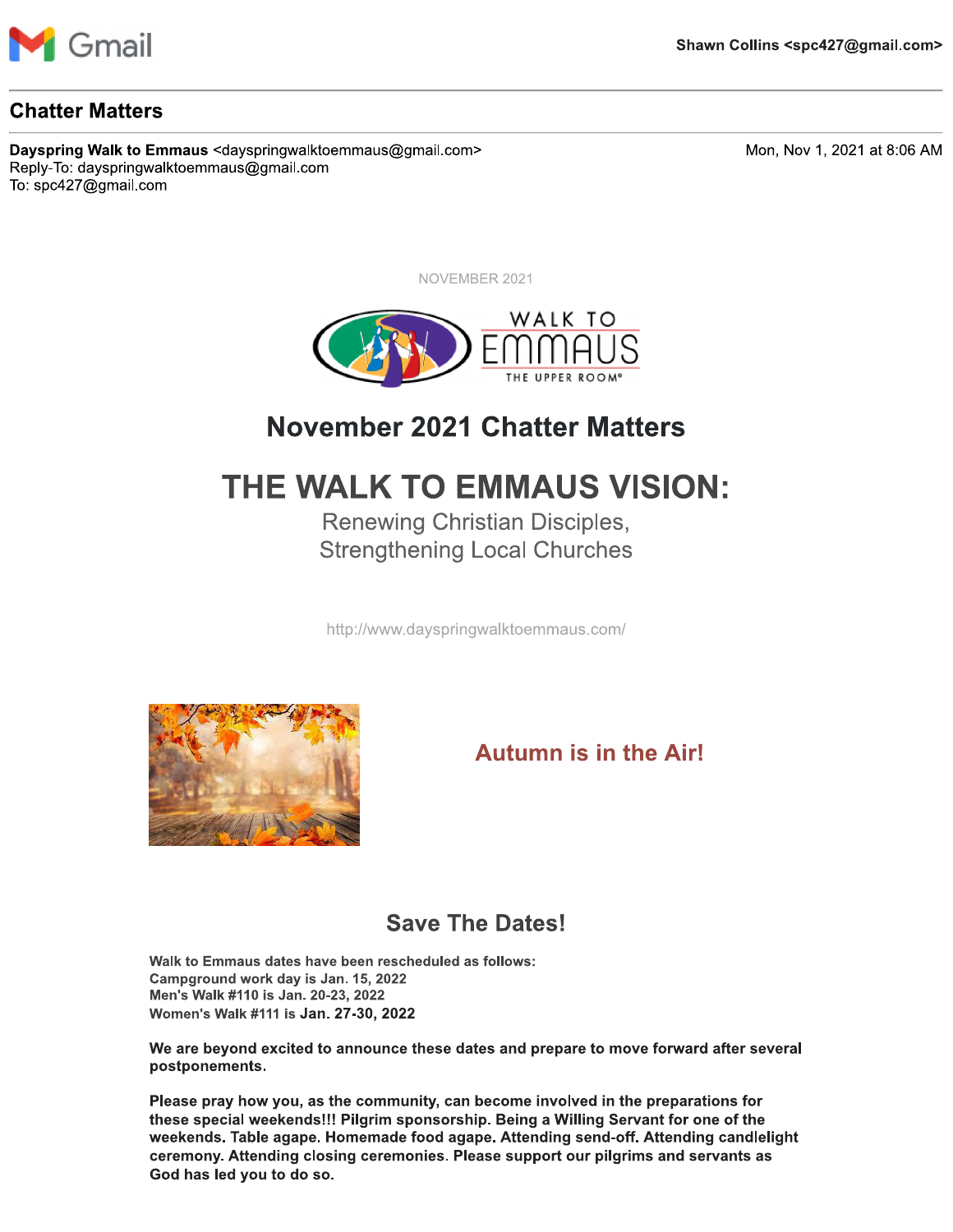#### **BOARD MEMBER NOTES**



When I was originally invited to go on the walk, I agreed to go. I wasn't terribly excited at first. I had heard bits and pieces of what it was about, but just didn't

think it would be a big deal. Boy was I wrong! I was amazed! I heard from speakers who had some of the same problems I had and some that had been through things way bigger than anything I had experienced and they came through with a stronger faith. There was laughter, tears, soul searching, so many emotions I went through that weekend.

When I read the letters that so many friends and family had written, I was so touched. The whole weekend became an experience that I didn't want to end. There, I could focus on God without distractions. In the real world there are too many distractions and I sometimes lose sight of Him.

However, I feel that since my walk experience, I have been able to better cope with life and the ups and downs it brings.

My life the last few years has been a roller coaster. I had a career change that has changed me because I get to work with special needs children and hopefully make a difference in their lives. I have been faced with challenges that included stepping out of my comfort zone and doing things that I thought I never would do. The last year was one of my biggest challenges and so far, this year has been even more challenging, but God has shown me that He is in charge and His ways and plans are perfect even when we can't see it. We don't always know why He allows things to happen, but when we can't see His hand, we can trust His heart.

DeColores, Jeanie Jewell **Walk #91 Table of Rebekah**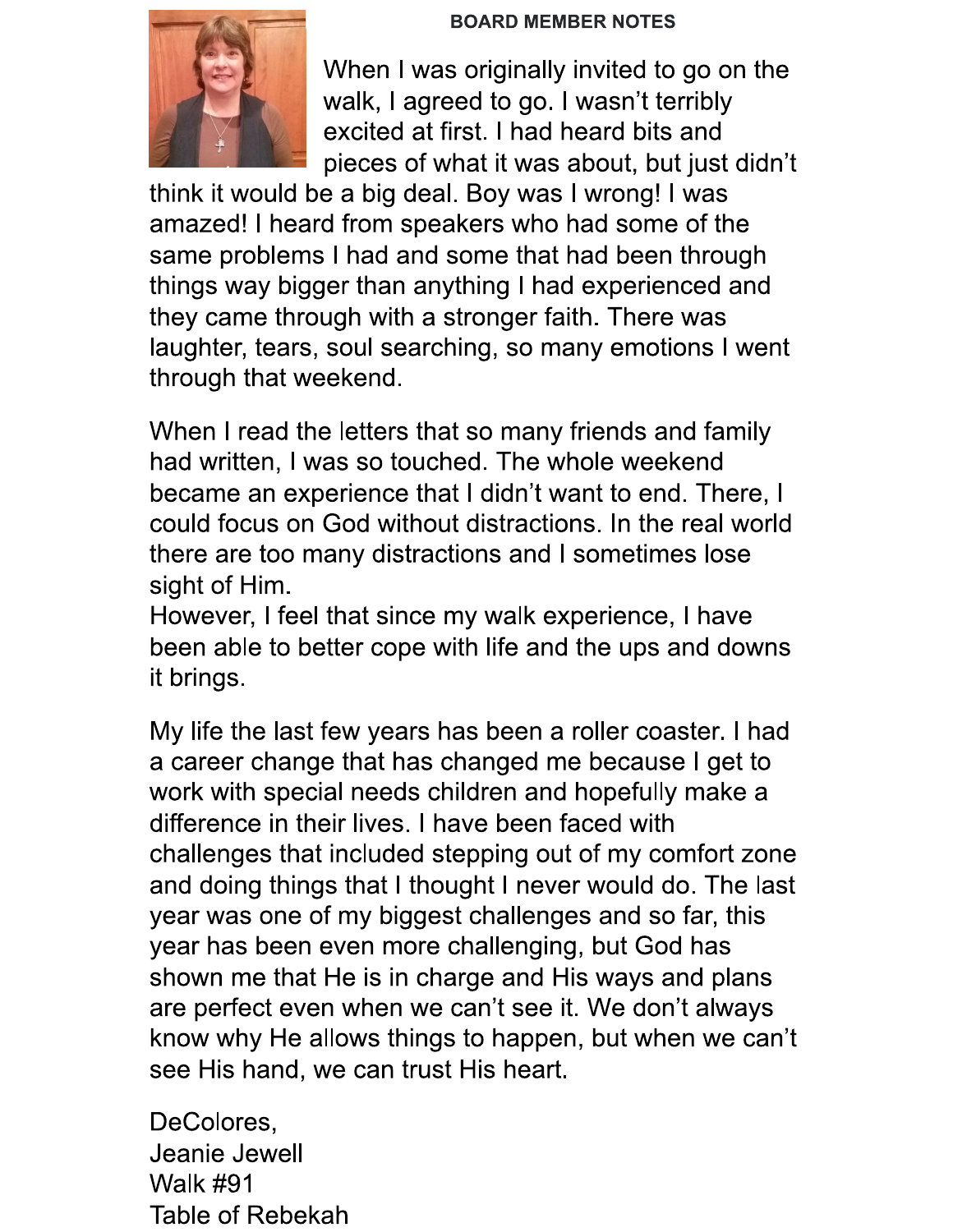#### **NOVEMBER/DECEMBER GATHERING**

Remember our next Gathering will be a combined November/December Gathering on Saturday, December 4th at 6:00 pm at Connection Church in Statesboro. We will not have Childcare, but we will share a meal before the service.

DeColores!!!

#### **Pilgrim's Progress**

Proverbs 14:17

Short-tempered people do foolish things, and schemers are hated.

A man who is quick tempered will do foolish things because he refuses to use self-control. Getting angry is not the main problem. The problem lies deeper than the surface. The Bible says a lot about anger and it teaches us not to let the sun go down upon our wrath (Ephesians 4:26). That very same verse also says be angry and do not sin. There are definitely times in life where we are going to get angry, so anger in itself is not a sin. There is a such thing as righteous anger. Letting anger control you is the real problem. It's always wise to think before you respond. A man who is easily angered will react quickly and most likely do something that he later regrets. He ends up being hated by others. He also will not have many close friends because of the foolish things that he has done in his anger. Chances are you will have an opportunity to get angry today. I encourage you to utilize the fruit of the Spirit that is self-control and think before you react to any situation. Thinking may lead you to prayer and prayer leads you to the response God would have you to make!

Joe Bedgood DWTF# Table of Paul



## **2021 CALENDAR OF EVENTS**

December 4, 2021 6:00 p.m. **Nov/Dec Gathering** Connection Church, Statesboro, GA